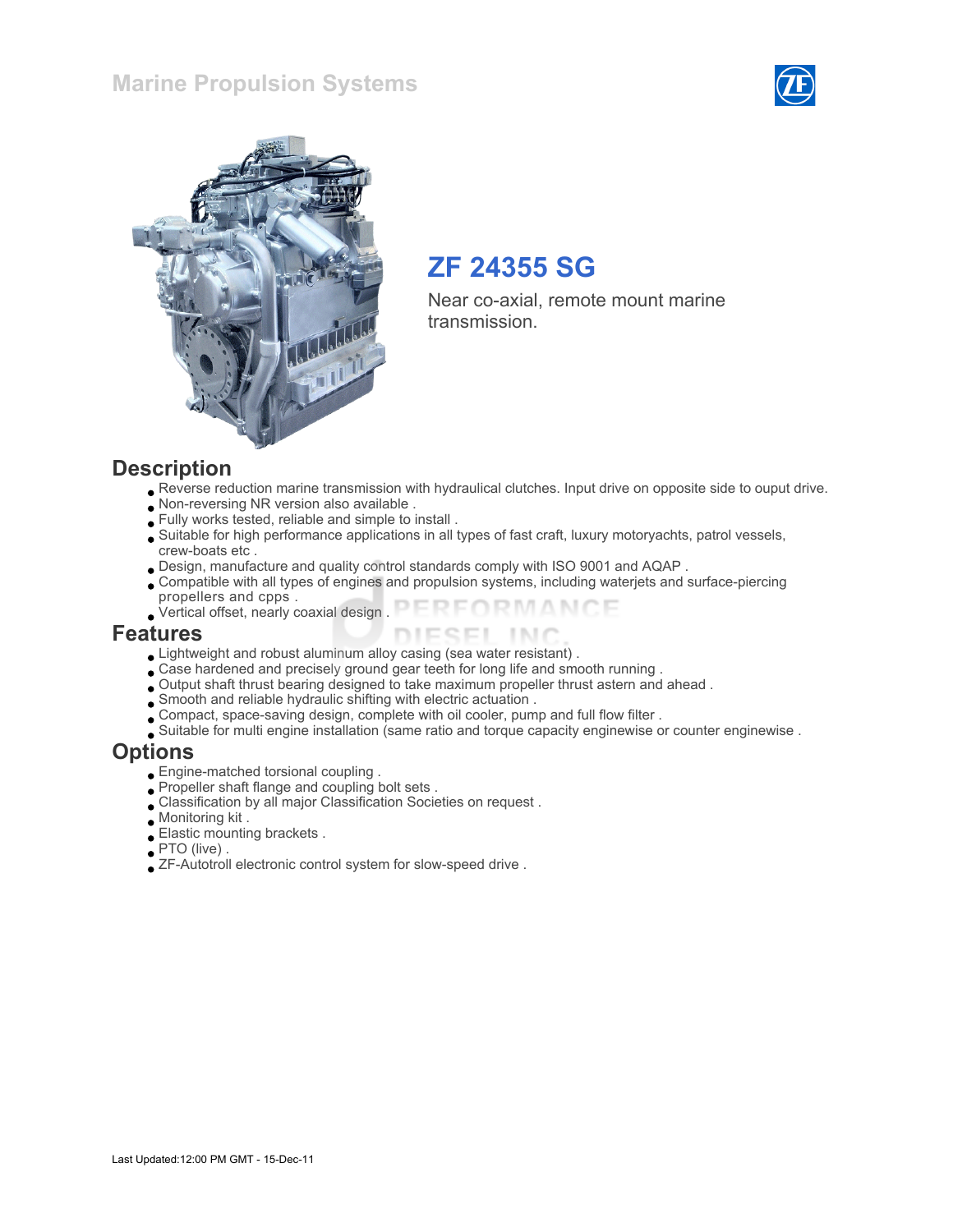# ZF 24355 SG

Ratings

## Light Duty

| RATIOS                        | <b>MAX. TORQUE POWER/RPM</b><br><b>INPUT POWER CAPACITY</b> |                                                              |                                                        |    |           |          |           |          | MAX.     |    |            |
|-------------------------------|-------------------------------------------------------------|--------------------------------------------------------------|--------------------------------------------------------|----|-----------|----------|-----------|----------|----------|----|------------|
|                               | Nm                                                          | ftlb                                                         | <b>kW</b>                                              | hp | <b>kW</b> | hp       | <b>kW</b> | hp       | kW       | hp | <b>RPM</b> |
|                               |                                                             |                                                              |                                                        |    |           | 1800 rpm |           | 2000 rpm | 2100 rpm |    |            |
| $\blacksquare$ 3.000, 6.500   |                                                             | 23399 17258 2.4502 3.2857 4410 5914 4900 6571 5145 6900 2100 |                                                        |    |           |          |           |          |          |    |            |
| 17.000<br>$*$ Consider Detain | 21170                                                       |                                                              | 15614 2.2168 2.9727 3990 5351 4434 5945 4655 6243 2100 |    |           |          |           |          |          |    |            |

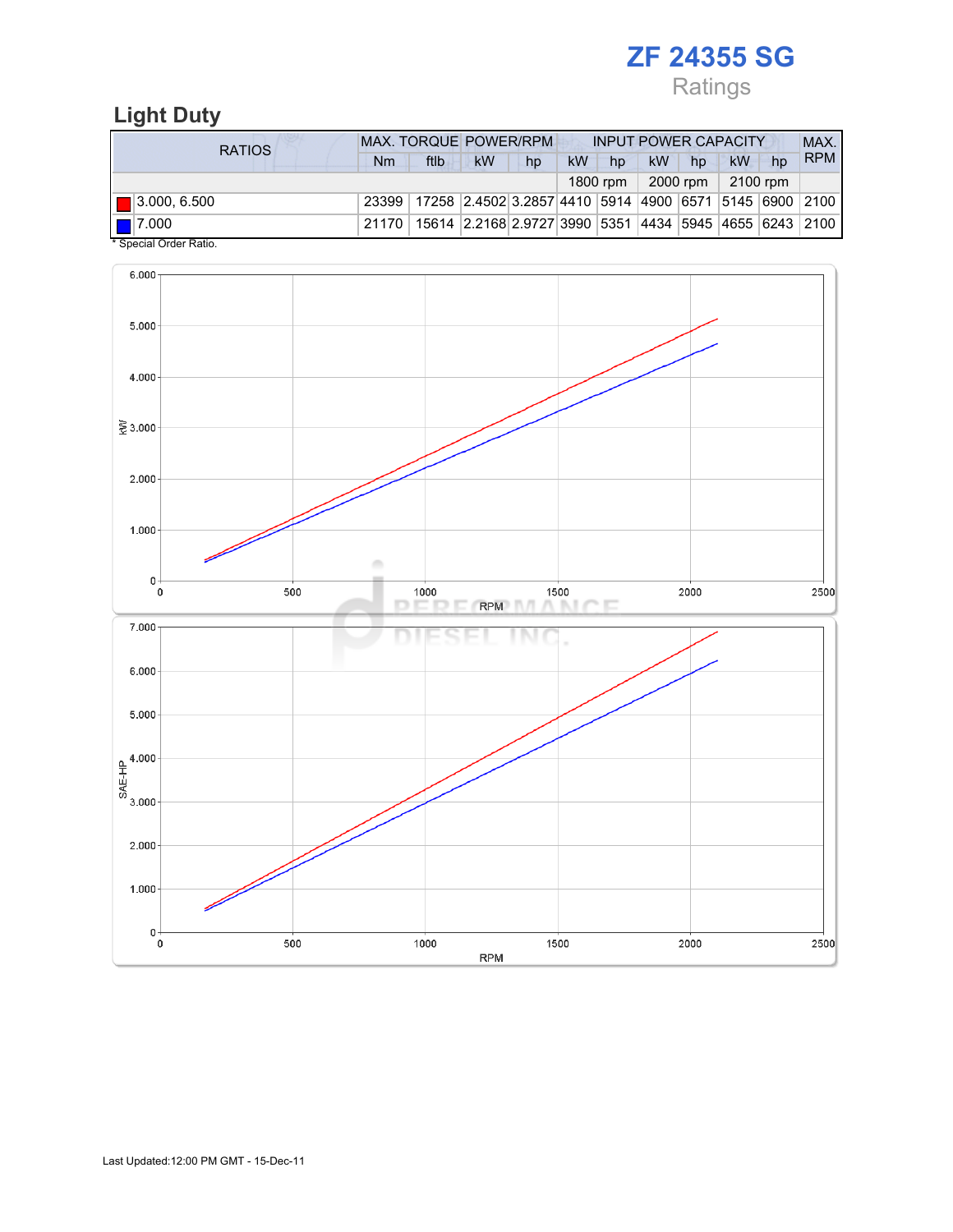# ZF 24355 SG

Ratings

## Medium Duty

| <b>RATIOS</b>                                     | <b>MAX. TORQUE POWER/RPM</b><br><b>INPUT POWER CAPACITY</b> |                                                                          |                                                        |    |           |          |           |          |    | MAX.     |            |
|---------------------------------------------------|-------------------------------------------------------------|--------------------------------------------------------------------------|--------------------------------------------------------|----|-----------|----------|-----------|----------|----|----------|------------|
|                                                   | Nm                                                          | ftlb                                                                     | kW                                                     | hp | <b>kW</b> | hp       | <b>kW</b> | hp       | kW | hp       | <b>RPM</b> |
|                                                   |                                                             |                                                                          |                                                        |    |           | 1600 rpm |           | 1800 rpm |    | 2050 rpm |            |
| $\Box$ 3.000, 6.500                               | 19807                                                       |                                                                          | 14609 2.0740 2.7813 3318 4450 3733 5006 4252 5702 2100 |    |           |          |           |          |    |          |            |
| $\blacksquare$ 7.000<br>$*$ Consider Order Detter | 17920                                                       | 13217   1.8764   2.5163   3002   4026   3378   4529   3847   5159   2100 |                                                        |    |           |          |           |          |    |          |            |

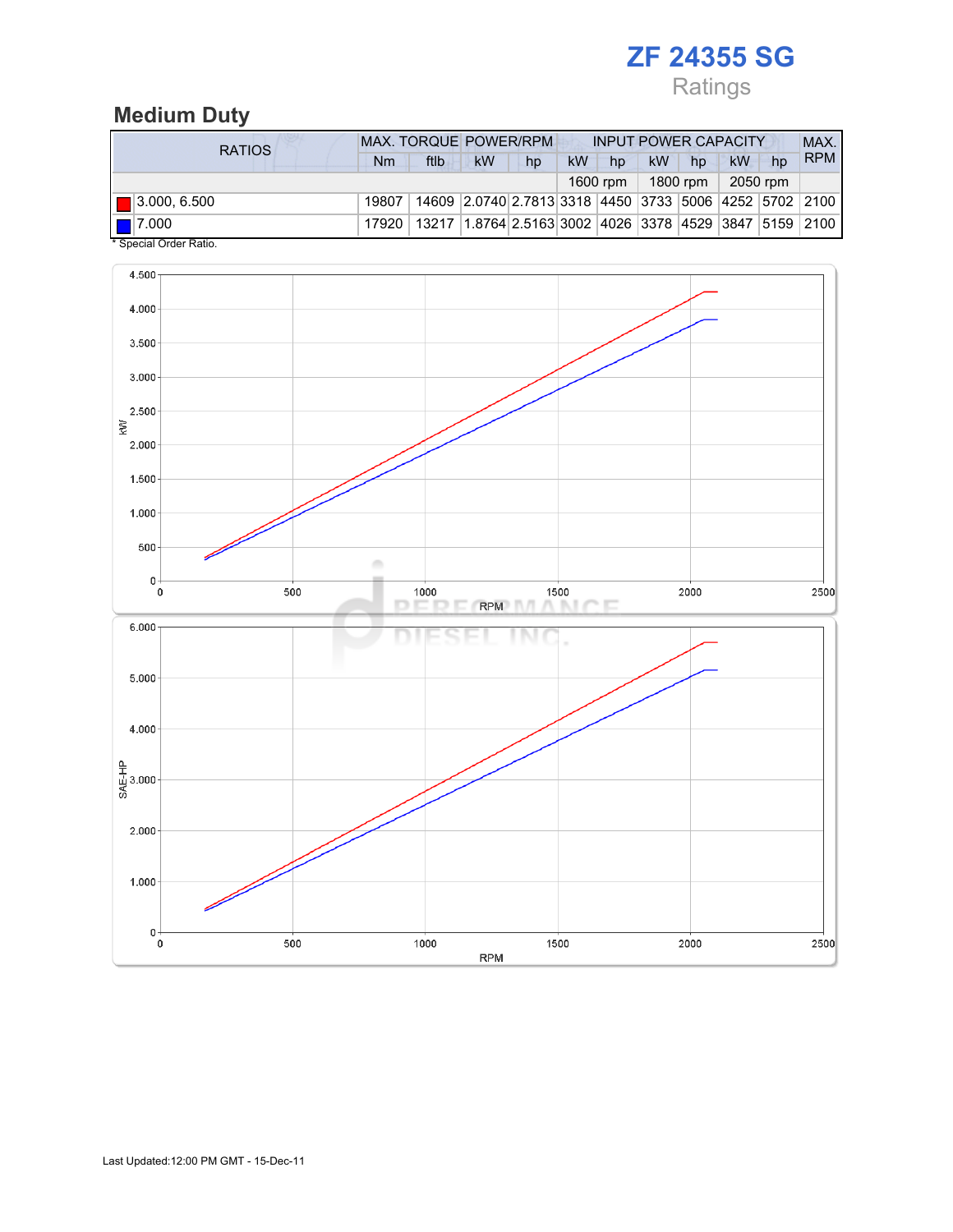# ZF 24355 SG

Ratings

## Continuous Duty

| <b>RATIOS</b>                                     | <b>MAX. TORQUE POWER/RPM</b><br><b>INPUT POWER CAPACITY</b> |                                                                                  |                                                                         |    |           |          |    |          |          | MAX. |            |
|---------------------------------------------------|-------------------------------------------------------------|----------------------------------------------------------------------------------|-------------------------------------------------------------------------|----|-----------|----------|----|----------|----------|------|------------|
|                                                   | Nm                                                          | ftlb                                                                             | <b>kW</b>                                                               | hp | <b>kW</b> | hp       | kW | hp       | kW       | hp   | <b>RPM</b> |
|                                                   |                                                             |                                                                                  |                                                                         |    |           | 1200 rpm |    | 1600 rpm | 1800 rpm |      |            |
| $\blacksquare$ 3.000, 6.500                       |                                                             | 15661   11551   1.6399   2.1991   1968   2639   2624   3519   2952   3958   1800 |                                                                         |    |           |          |    |          |          |      |            |
| $\blacksquare$ 7.000<br>$*$ Consider Order Detter | 14169                                                       |                                                                                  | 10451  1.4837   1.9896   1780   2388   2374   3183   2671   3581   1800 |    |           |          |    |          |          |      |            |

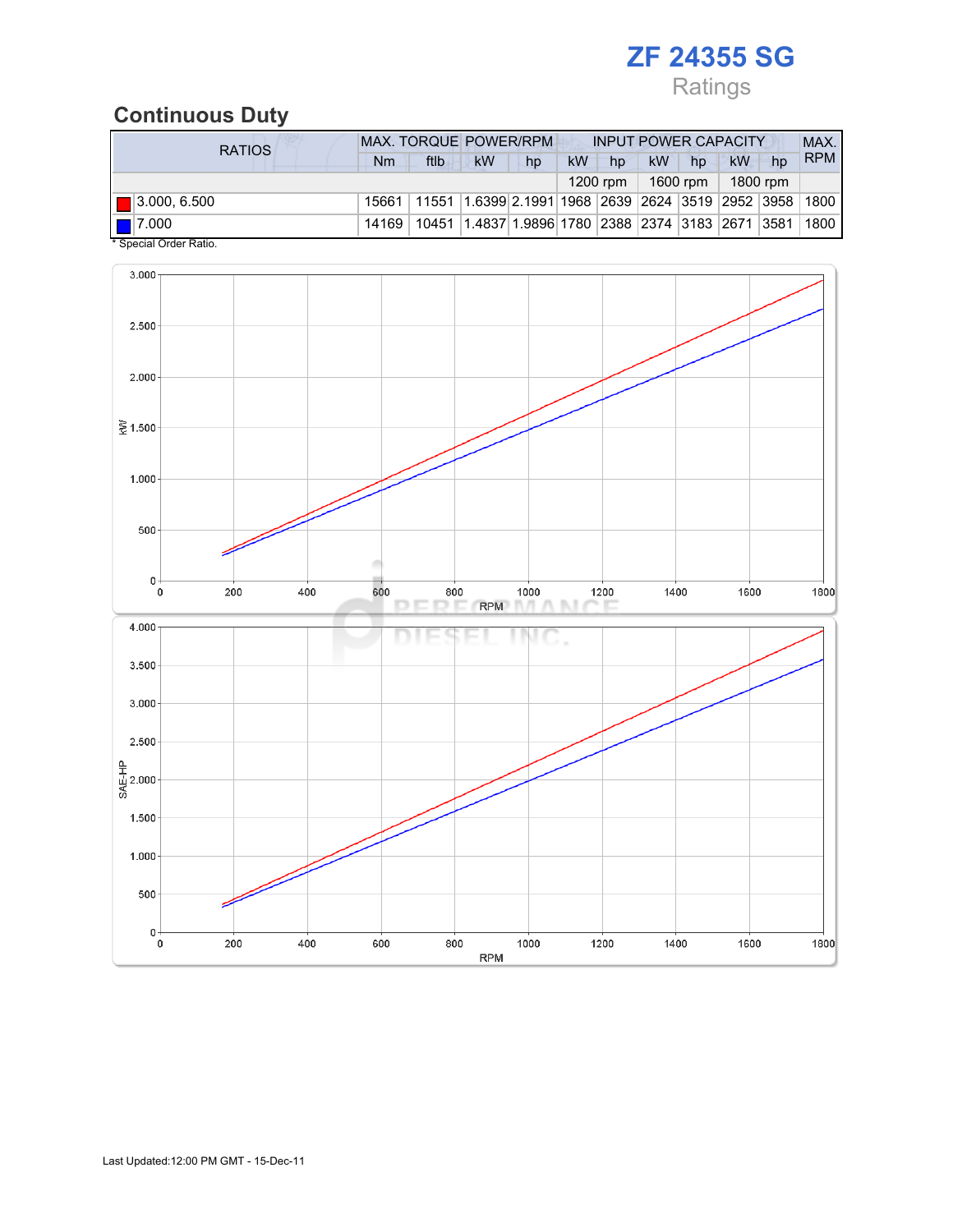





| mm (inches)    |                |                |                          |       |                |                |                            |                |                |  |
|----------------|----------------|----------------|--------------------------|-------|----------------|----------------|----------------------------|----------------|----------------|--|
|                | B <sub>1</sub> | B <sub>2</sub> | B <sub>3</sub>           | $B_4$ | H <sub>1</sub> | H <sub>2</sub> |                            | L <sub>1</sub> | L <sub>2</sub> |  |
| 254 (10.0)     | 890 (35.1)     | 890 (35.1)     | $\overline{\phantom{a}}$ |       | 690 (27.2)     | 1,288 (50.7)   | 1,073 (42.2)               | 845 (33.3)     | 750 (29.5)     |  |
| Weight kg (lb) |                |                |                          |       |                |                | Oil Capacity Litre (US qt) |                |                |  |
| 4,500 (9,921)  |                |                |                          |       | 200 (212)      |                |                            |                |                |  |
|                |                |                |                          |       |                |                |                            |                |                |  |

| <b>Output Coupling Dimensions</b> |  |  |
|-----------------------------------|--|--|

|                   |  |  |  |  |    |  | <b>Bolt Holes</b> |                                                                |              |  |
|-------------------|--|--|--|--|----|--|-------------------|----------------------------------------------------------------|--------------|--|
|                   |  |  |  |  |    |  | No.               |                                                                | Diameter (E) |  |
| mm in mm in mm in |  |  |  |  | mm |  |                   | mm                                                             |              |  |
|                   |  |  |  |  |    |  |                   | 550   21.7   492   19.4   437   17.2   50.0   1.97   24   30.4 | 1.20         |  |